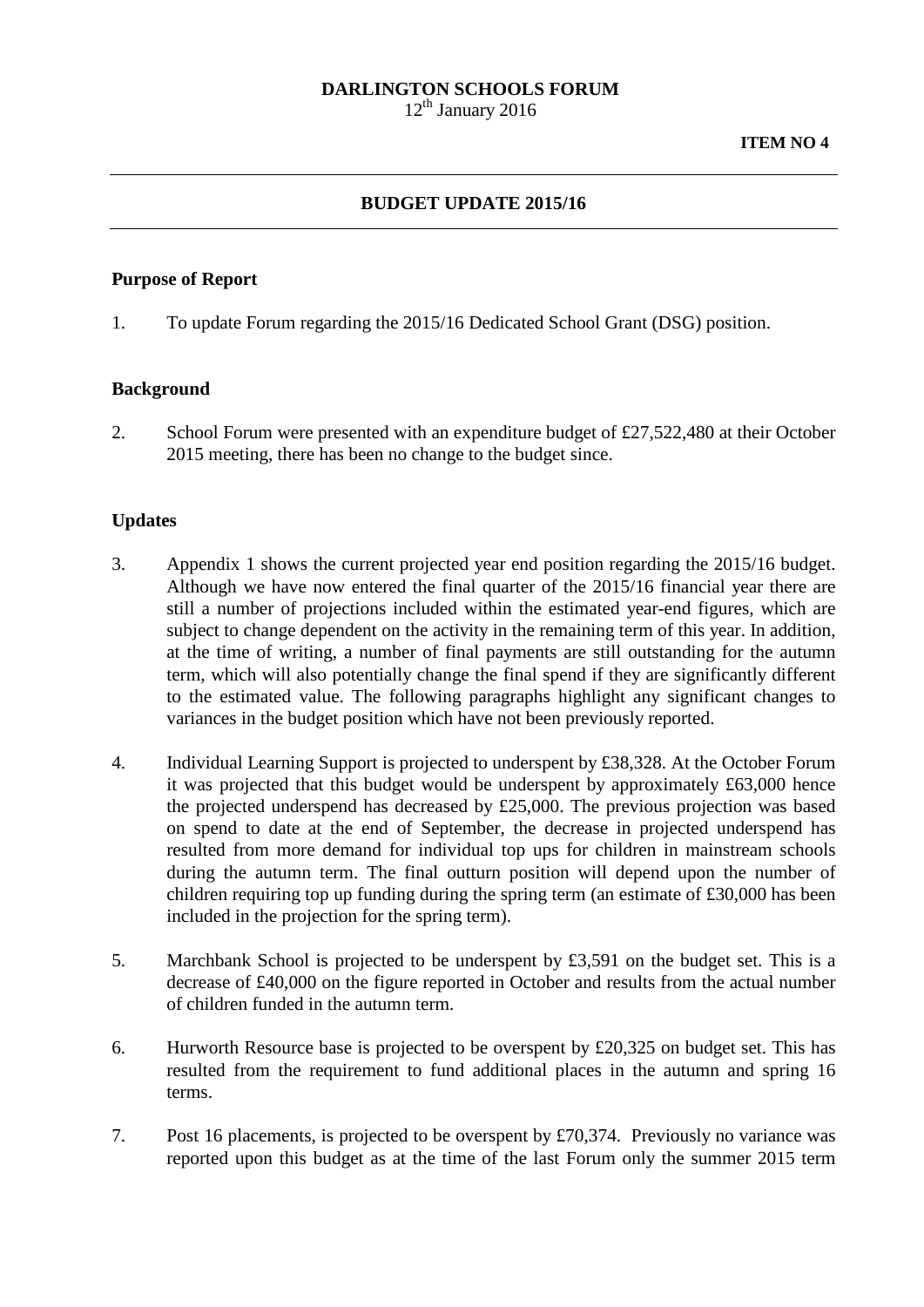payments had been made. The projected overspend is based on payments made for the summer and autumn terms and includes a high cost out of area placement.

- 8. School Sport is projected to underspend by £15,000. This budget is now not expected to be used in year and hence is projected to be underspent.
- 9. 3 & 4 year old nursery placements is projected to be underspent by £84,718. Previously it was reported that this budget would be overspent based on the payments made for the summer term. The number of places funded in the autumn term has been lower than budgted, hence the projection now that this budget will underspend.
- 10. PFI is projected to be underspent by £70,181. Previously this budget was reported as been on target. The saving has accrued due to two elements, firstly the unitary charge is inflated each year dependent on the level of the RPIx index. When the budget was set an assumption was made regarding the value of this index for 15/16, however the actual index was lower hence the charge received has been lower. In addition one off savings have been made on a number of elements in the budget which have meant the contribution from DSG into the affordability gap is expected to be lower than previously required.
- 11. It is the case that a number of the above variances will change on that projected as the final spend figure will depend on the number of children funded during the spring term. Although the best information available has been used to project the expected spend, the following budget areas are subject to change,
	- a. Hurworth, Northwood, Heathfield and Mt Pleasant Resource Base Units,
	- b. Marchbank and Beamount Hill Special Schools,
	- c. Rise Carr Pupil Referral Unit,
	- d. Out of Area specialist placements,
	- e. Post 16 placements,
	- f. Two year old nursery funding,
	- g. Three and Four year old nursery funding.
- 12. The overall budget position for 2015/16 is an expected year end underspend position of £830,395, an increase of £94,200 on that reported in October. Of this projected underspend, £474,383 is from 2 year old brought forward funding (which Forum have previously agreed would be ring fenced for maintaining the two year old rate and therefore has been allocated in the 2016/17 budget setting). Therefore the "real" in year projected underspend is £356,012.
- 13. Of this projected underspend £84,718 is projected from nursery funding for 3 and 4 year old children. This projected saving has been used in the setting of the early years funding formula for 2016/17 (see agenda item 8). Other than early years underspend, no other projected underspend has been allocated in the 2016/17 budget, therefore any underspend will be carried forward for Forum to allocate in 2016/17 as they see fit.
- 14. An updated position will be presented to Forum at their March meeting.